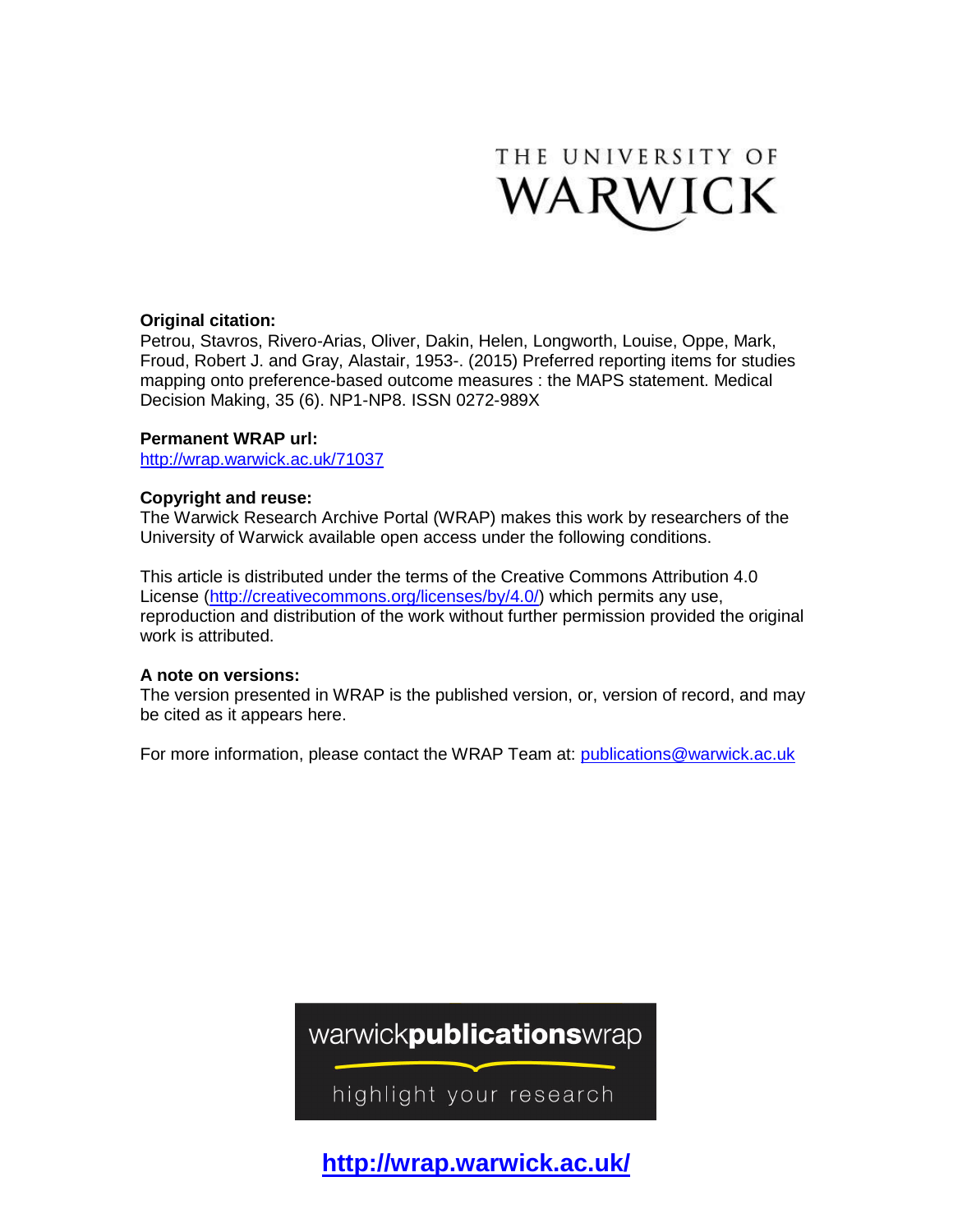# Preferred Reporting Items for Studies Mapping onto Preference-Based Outcome Measures: The MAPS Statement

Stavros Petrou, PhD, Oliver Rivero-Arias, DPhil, Helen Dakin, DPhil, Louise Longworth, PhD, Mark Oppe, PhD, Robert Froud, PhD, Alastair Gray, PhD

Background. ''Mapping'' onto generic preference-based outcome measures is increasingly being used as a means of generating health utilities for use within health economic evaluations. Despite the publication of technical guides for the conduct of mapping research, guidance for the reporting of mapping studies is currently lacking. The MAPS (MApping onto Preference-based measures reporting Standards) statement is a new checklist that aims to promote complete and transparent reporting of mapping studies. Methods. In the absence of previously published reporting checklists or reporting guidance documents, a de novo list of reporting items was created by a working group comprised of 6 health economists and 1 Delphi methodologist. A 2-round, modified Delphi survey with representatives from academia, consultancy, health technology assessment agencies, and the biomedical journal editorial community was used to identify a list of essential reporting

## INTRODUCTION

The process of ''mapping'' onto generic preferencebased outcome measures is increasingly being used as a means of generating health utilities for application within health economic evaluations.<sup>1</sup> Mapping involves the development and use of an algorithm (or algorithms) to predict the primary outputs of generic preference-based outcome measures (i.e., health utility values), using data on other indicators or measures of health. The source predictive measure may be a non-preference-based indicator or measure of health outcome or, more exceptionally, a preferencebased outcome measure that is not preferred by the local health technology assessment agency. The

© The Author(s) 2015

Reprints and permission:

http://creativecommons.org/licenses/by/4.0/

DOI: 10.1177/0272989X15598332

items from this larger list. Results. From the initial de novo list of 29 candidate items, a set of 23 essential reporting items was developed. The items are presented numerically and categorized within 6 sections, namely: (i) title and abstract; (ii) introduction; (iii) methods; (iv) results; (v) discussion; and (vi) other. The MAPS statement is best applied in conjunction with the accompanying MAPS explanation and elaboration document. Conclusions. It is anticipated that the MAPS statement will improve the clarity, transparency, and completeness of reporting of mapping studies. To facilitate dissemination and uptake, the MAPS statement is being co-published by 7 health economics and quality-of-life journals, and broader endorsement is encouraged. The MAPS working group plans to assess the need for an update of the reporting checklist in  $5$  years. Key words: mapping; outcome measures; preferences; reporting. (Med Decis Making 2015;35:NP1–NP8)

algorithm(s) can subsequently be applied to data from clinical trials, observational studies, or economic models containing the source predictive measure(s) to predict health utility values in contexts in which the target generic preference-based measure is absent. The predicted health utility values can then be analyzed using standard methods for individual-level data (e.g., within a trial-based economic evaluation) or summarized for each health state within a decision-analytic model.

Throughout recent years, there has been a rapid increase in the publication of studies that use mapping techniques to predict health utility values, and databases of published studies in this field are beginning to emerge.<sup>2</sup> Some authors<sup>3</sup> and agencies<sup>4</sup> concerned with technology appraisals have issued technical guides for the conduct of mapping research. However, guidance for the reporting of mapping studies is currently lacking. In keeping with healthrelated research more broadly, $5$  mapping studies should be reported fully and transparently to allow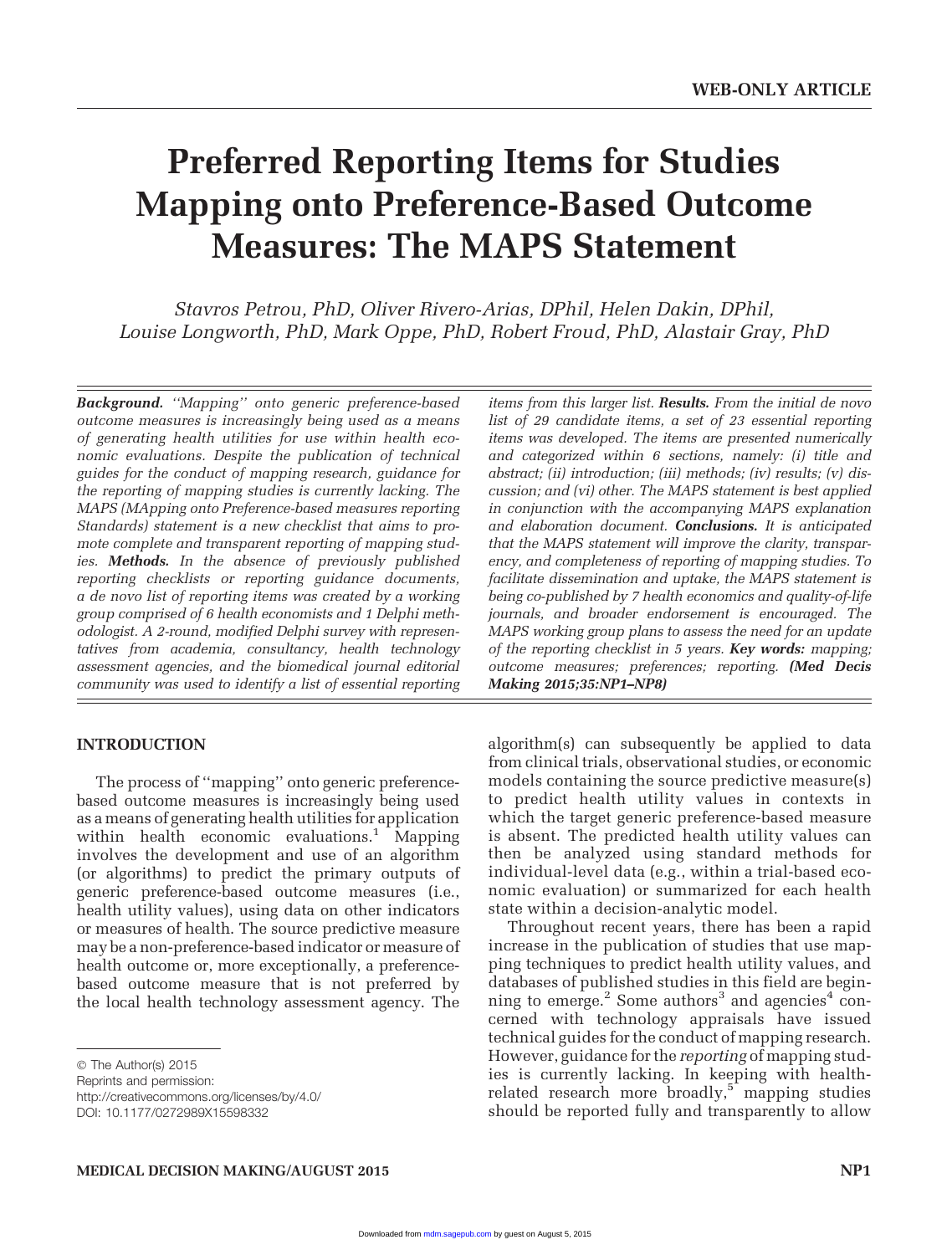readers to assess the relative merits of the investigation.6 Moreover, there may be significant opportunity costs associated with regulatory and reimbursement decisions for new technologies informed by misleading findings from mapping studies. This has led to the development of the MAPS (MApping onto Preference-based measures reporting Standards) reporting statement, which we summarize in this article.

The aim of the MAPS reporting statement is to provide recommendations, in the form of a checklist of essential items, which authors should consider when reporting a mapping study. It is anticipated that the checklist will promote complete and transparent reporting by researchers. The focus, therefore, is on promoting the quality of reporting of mapping studies, rather than the quality of their conduct, although it is possible that the reporting statement will also indirectly enhance the methodological rigor of the research.<sup>7</sup> The MAPS reporting statement is primarily targeted at researchers developing mapping algorithms, the funders of the research, and peer reviewers and editors involved in the manuscript review process for mapping studies. $5.6$  In developing the reporting statement, the term mapping is used to cover all approaches that predict the outputs of generic preference-based outcome measures using data on other indicators or measures of health, and it encompasses related forms of nomenclature used by some researchers, such as ''crosswalking" or "transfer to utility."<sup>1,8</sup> Similarly, the term algorithm is used in its broadest sense to

encompass statistical associations and more complex series of operations.

#### THE DEVELOPMENT OF THE MAPS STATEMENT

The development of the MAPS reporting statement was informed by recently published guidance for health research reporting guidelines<sup>5</sup> and broadly modeled other recent reporting guideline developments.<sup>9-14</sup> A working group comprised of 6 health economists (SP, ORA, HD, LL, MO, and AG) and 1 Delphi methodologist (RF) was formed following a request from an academic journal to develop a reporting statement for mapping studies. One of the working group members (HD) had previously conducted a systematic review of studies mapping from clinical or health-related quality-of-life measures onto the  $EQ-5D<sup>2</sup>$  Using the search terms from this systematic review, as well as other relevant articles and reports already in our possession, a broad search for reporting guidelines for mapping studies was conducted. This confirmed that no previous reporting guidance had been published. The working group members therefore developed a preliminary de novo list of 29 reporting items and accompanying explanations. Following further review by the working group members, this was subsequently distilled into a list of 25 reporting items and accompanying explanations.

Members of the working group identified 62 possible candidates for a Delphi panel from a pool of active researchers and stakeholders in this field. The candidates included individuals from academic and consultancy settings with considerable experience in mapping research, representatives from health technology assessment agencies that routinely appraise evidence informed by mapping studies, and biomedical journal editors. Health economists from the MAPS working group were included in the Delphi panel. A total of 48 of the 62 (77.4%) individuals agreed to participate in a Delphi survey aimed at developing a minimum set of standard reporting requirements for mapping studies with an accompanying reporting checklist.

The Delphi panelists were sent a personalized link to a Web-based survey, which had been piloted by members of the working group. Nonresponders were sent up to 2 reminders after 14 and 21 days. The panelists were anonymous to each other throughout the study, and their identities were known only to 1 member of the working group. The panelists were invited to rate the importance of each of the 25

Received 7 July 2015 from the Warwick Clinical Trials Unit, Warwick Medical School, University of Warwick, Coventry, UK (SP, RF); National Perinatal Epidemiology Unit, Nuffield Department of Population Health, University of Oxford, Oxford, UK (ORA); Health Economics Research Centre, Nuffield Department of Population Health, University of Oxford, Oxford, UK (HD, AG); Health Economics Research Group, Brunel University London, Uxbridge, UK (LL); EuroQol Research Foundation, Rotterdam, The Netherlands (MO); and Norges Helsehøyskole, Campus Kristiania, Oslo, Norway (RF). Funding: No external funding was received for this study. All members of the working group acted on a voluntary basis. Conflicts of interest: RF is a shareholder and a director of a company (Clinvivo Limited) that provides services for Delphi studies. However, these services were not used in this study, and thus notwithstanding the connection RF declares that he has no conflicts of interest. The remaining authors (SP, ORA, HD, LL, MO, AG) have no conflicts of interest to declare. All authors contributed to the study design and conduct, interpretation of results, and report writing. SP acts as the guarantor.

Address correspondence to Professor Stavros Petrou, Warwick Medical School, University of Warwick, Coventry CV4 7AL, UK; phone: 02476 151124; fax: 02476 151586; e-mail: S.Petrou@warwick.ac.uk.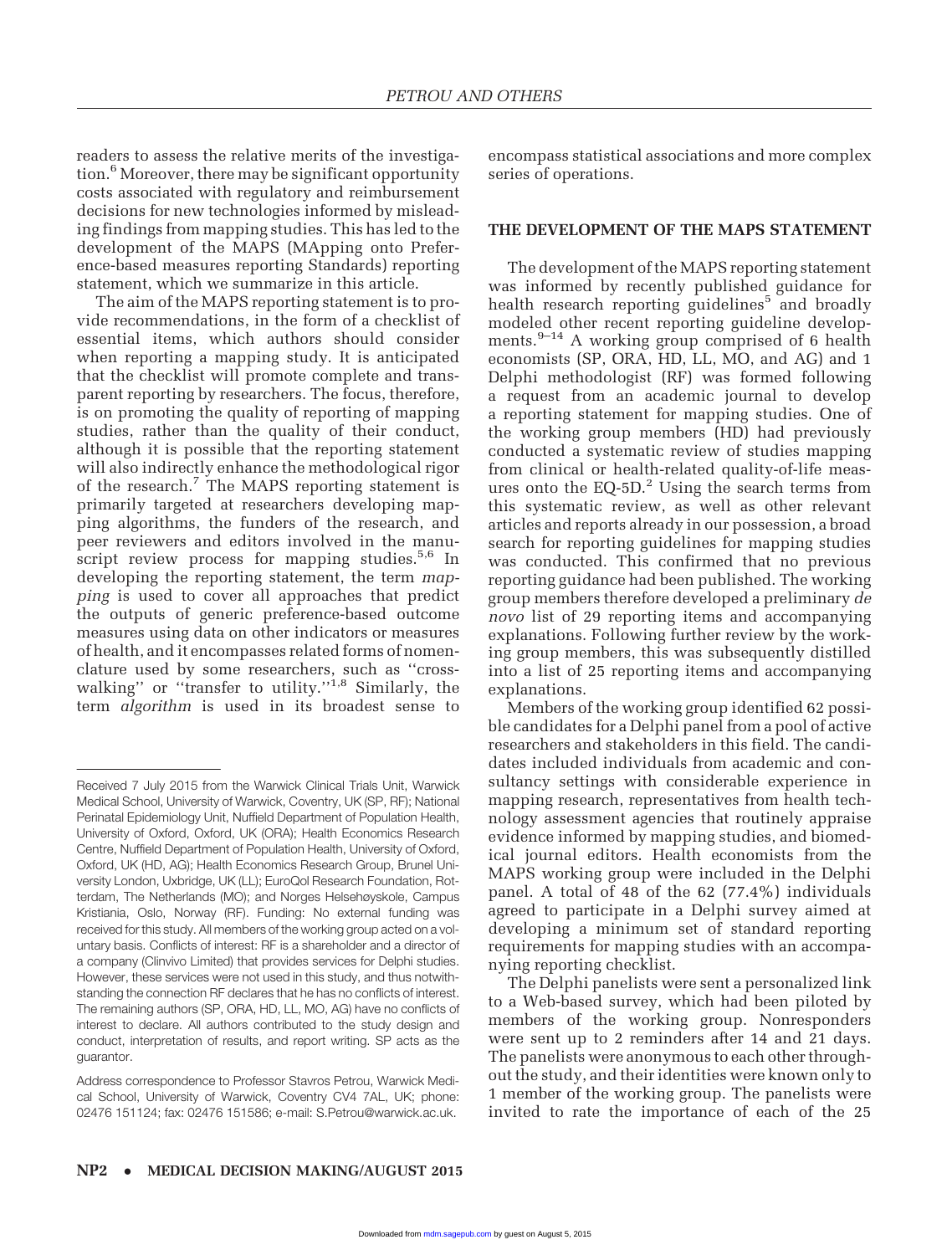candidate reporting items identified by the working group on a 9-point rating scale (from 1, not important, to 9, extremely important), describe their confidence in their ratings (not confident, somewhat confident, or very confident), comment on the candidate items and their explanations, suggest additional items for consideration by the panelists in subsequent rounds, and provide any other general comments. The candidate reporting items were ordered within 6 sections: (i) title and abstract, (ii) introduction, (iii) methods, (iv) results, (v) discussion, and (vi) other. The panelists also provided information about their geographical area of work, gender, and primary and additional work environments. The data were imported into Stata (version 13; Stata Corp., College Station, TX) for analysis.

A modified version of the Research and Development (RAND)/University of California, Los Angeles (UCLA) appropriateness method was used to analyze the round 1 responses.<sup>15</sup> This involved calculating the median score, the interpercentile range (IPR; 30th and 70th), and the interpercentile range adjusted for symmetry (IPRAS) for each item (;) being rated. The IPRAS includes a correction factor for asymmetric ratings, and panel disagreement was judged to be present in cases if  $IPR_i > IPRAS_i$ <sup>15</sup> We modified the RAND/ UCLA approach by asking panelists about ''importance'' rather than ''appropriateness'' per se. Assessment of importance followed the classic RAND/ UCLA definitions, categorized simply as whether the median rating fell between 1 and 3 (unimportant), 4 and 6 (neither unimportant nor important), or 7 and 9 (important).<sup>15</sup>

The results of round 1 of the Delphi survey were reviewed at a face-to-face meeting of the working group. A total of 46 of the 48 (95.8%) individuals who agreed to participate completed round 1 of the survey. Of the 25 items, 24 were rated as important, with one item (source of funding) rated as neither unimportant nor important. There was no evidence of disagreement on ratings of any items according to the RAND/UCLA method. These findings did not change when the responses of the MAPS working group were excluded. Based on the qualitative feedback received in round 1, items describing ''Modelling Approaches'' and ''Repeated Measurements'' were merged, as were items describing ''Model Diagnostics'' and ''Model Plausibility.'' In addition, amendments to the wording of several recommendations and their explanations were made in the light of qualitative feedback from the panelists.

Panelists participating in round 1 were invited to participate in a second round of the Delphi survey. A summary of revisions made following round 1 was provided. This included a document in which revisions to each of the recommendations and explanations were displayed in the form of track changes. Panelists participating in round 2 were provided with group outputs (mean scores and their standard deviations, median scores and their IPRs, histograms, and RAND/UCLA labels of importance and agreement level) summarizing the round 1 results (and disaggregated outputs for the merged items). They were also able to view their own round 1 scores for each item (and disaggregated scores for the merged items). Panelists participating in round 2 were offered the opportunity to revise their rating of the importance of each of the items and informed that their rating from round 1 would otherwise hold. For the merged items, new ratings were solicited. Panelists participating in round 2 were also offered the opportunity to provide any further comments on each item or any further information that might be helpful to the group. Nonresponders to the second round of the Delphi survey were sent up to 2 reminders after 14 and 21 days. The analytical methods for the round 2 data mirrored those for the first round.

The results of the second round of the Delphi survey were reviewed at a face-to-face meeting of the working group. A total of 39 of the 46 (84.8%) panelists participating in round 1 completed round 2 of the survey. All 23 items included in the second round were rated as important with no evidence of disagreement on ratings of any items according to the RAND/ UCLA method. Qualitative feedback from the panelists participating in round 2 led to minor modifications to the wording of a small number of recommendations and their explanations. This was fed back to the round 2 respondents, who were given a final opportunity to comment on the readability of the final set of recommendations and explanations. Based on these methods, a final consensus list of 23 reporting items was developed.

#### THE MAPS STATEMENT

The MAPS statement is a 23-item checklist of recommendations (Table 1) that we consider essential for complete and transparent reporting of studies that map onto generic preference-based outcome measures. The 23 reporting items are presented numerically and categorized within 6 sections: (i) title and abstract (2 items), (ii) introduction (2 items), (iii) methods (9 items), (iv) results (6 items), (v)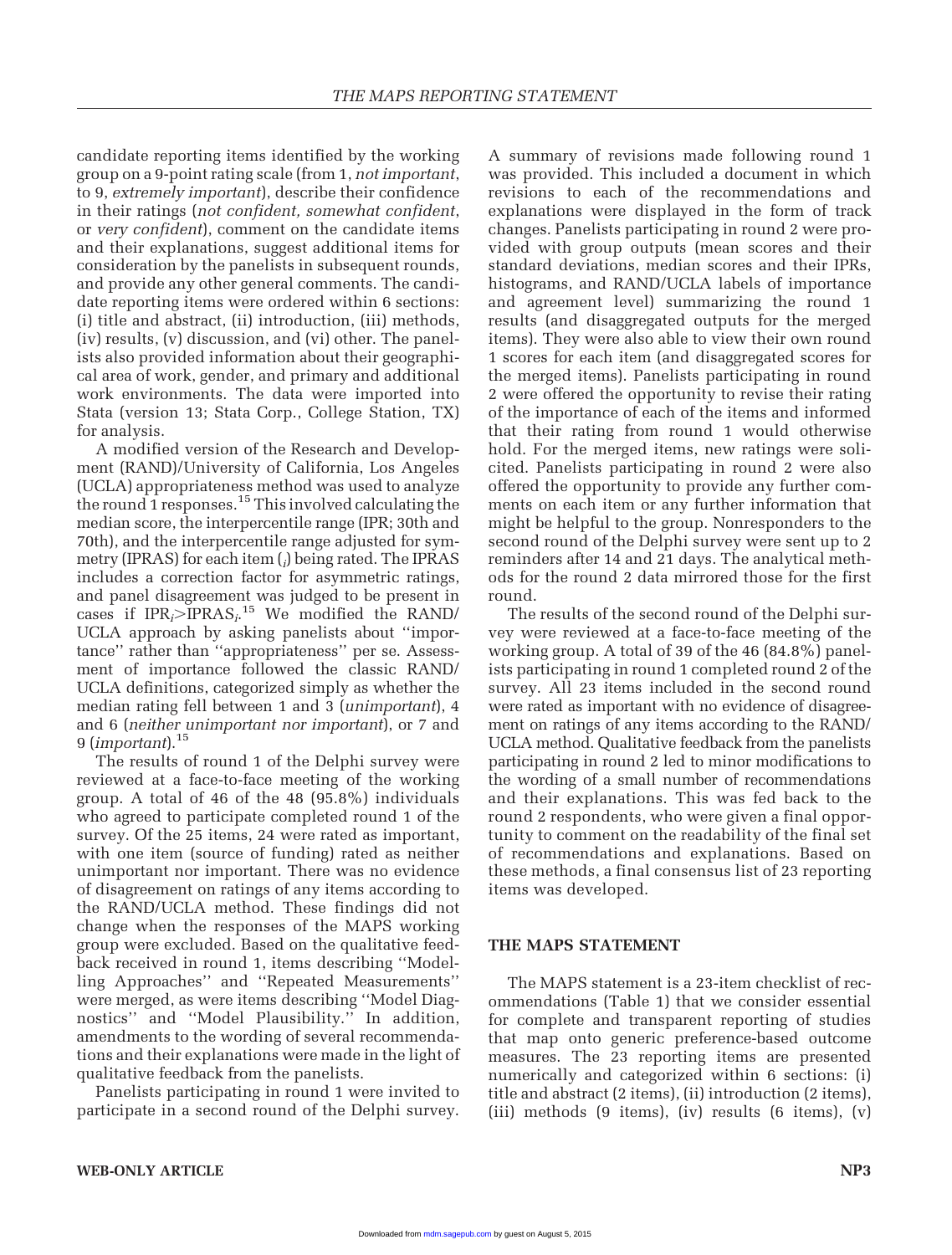| Table 1                                             |                        | Checklist of Items to Include When Reporting a Mapping Study                                                                                                                                                                                                                                                                                                                                                                                                                                    |                                           |
|-----------------------------------------------------|------------------------|-------------------------------------------------------------------------------------------------------------------------------------------------------------------------------------------------------------------------------------------------------------------------------------------------------------------------------------------------------------------------------------------------------------------------------------------------------------------------------------------------|-------------------------------------------|
| Section or Topic                                    | Number<br>Item         | Recommendation                                                                                                                                                                                                                                                                                                                                                                                                                                                                                  | Reported on Page Number<br>or Line Number |
| <b>Title and Abstract</b>                           |                        |                                                                                                                                                                                                                                                                                                                                                                                                                                                                                                 |                                           |
| Abstract<br>Title                                   | $\mathbf{\Omega}$<br>1 | Identify the report as a study mapping between outcome measures. State<br>including indicators of model performance; conclusions; and implica-<br>the source measure(s) and generic, preference-based target measure(s)<br>Provide a structured abstract including, as applicable: objectives; meth-<br>ods, including data sources and their key characteristics, outcome<br>measures used, and estimation and validation strategies; results,<br>tions of key findings.<br>used in the study. |                                           |
| Introduction                                        |                        |                                                                                                                                                                                                                                                                                                                                                                                                                                                                                                 |                                           |
| Study rationale                                     | 3                      | Describe the rationale for the mapping study in the context of the broader                                                                                                                                                                                                                                                                                                                                                                                                                      |                                           |
| Study objective                                     | 4                      | Specify the research question with reference to the source and target<br>measures used and the disease or population context of the study.<br>evidence base.                                                                                                                                                                                                                                                                                                                                    |                                           |
| Methods                                             |                        |                                                                                                                                                                                                                                                                                                                                                                                                                                                                                                 |                                           |
| Estimation sample                                   | S                      | Describe how the estimation sample was identified, why it was selected,<br>the methods of recruitment and data collection, and its location(s) or                                                                                                                                                                                                                                                                                                                                               |                                           |
| External validation sample                          | 6                      | If an external validation sample was used, the rationale for selection, the<br>methods of recruitment and data collection, and its location(s) or set-<br>setting(s)                                                                                                                                                                                                                                                                                                                            |                                           |
| Source and target measures                          | $\overline{ }$         | Describe the source and target measures and the methods by which they<br>ting(s) should be described.                                                                                                                                                                                                                                                                                                                                                                                           |                                           |
| Exploratory data analysis                           | $^{\circ}$             | Describe the methods used to assess the degree of conceptual overlap<br>were applied in the mapping study.                                                                                                                                                                                                                                                                                                                                                                                      |                                           |
| Missing data                                        | Φ                      | State how much data were missing and how missing data were handled in<br>between the source and target measures.                                                                                                                                                                                                                                                                                                                                                                                |                                           |
| Modeling approaches                                 | $\overline{10}$        | Describe and justify the statistical model(s) used to develop the mapping<br>the sample(s) used for the analyses.                                                                                                                                                                                                                                                                                                                                                                               |                                           |
| Estimation of predicted scores or utilities         | $\Xi$                  | Describe how predicted scores or utilities are estimated for each model<br>specification.<br>algorithm.                                                                                                                                                                                                                                                                                                                                                                                         |                                           |
| Measures of model performance<br>Validation methods | $12\,$<br>13           | State and justify the measure(s) of model performance that determine the<br>choice of the preferred model(s), and describe how these measures were<br>Describe and justify the methods used to validate the mapping algorithm.<br>estimated and applied.                                                                                                                                                                                                                                        |                                           |
| Results                                             |                        |                                                                                                                                                                                                                                                                                                                                                                                                                                                                                                 |                                           |
| Final sample size(s)                                | 14                     | State the size of the estimation sample and any validation sample(s) used<br>in the analyses (including both number of individuals and number of<br>observations)                                                                                                                                                                                                                                                                                                                               |                                           |
|                                                     |                        |                                                                                                                                                                                                                                                                                                                                                                                                                                                                                                 | (continued)                               |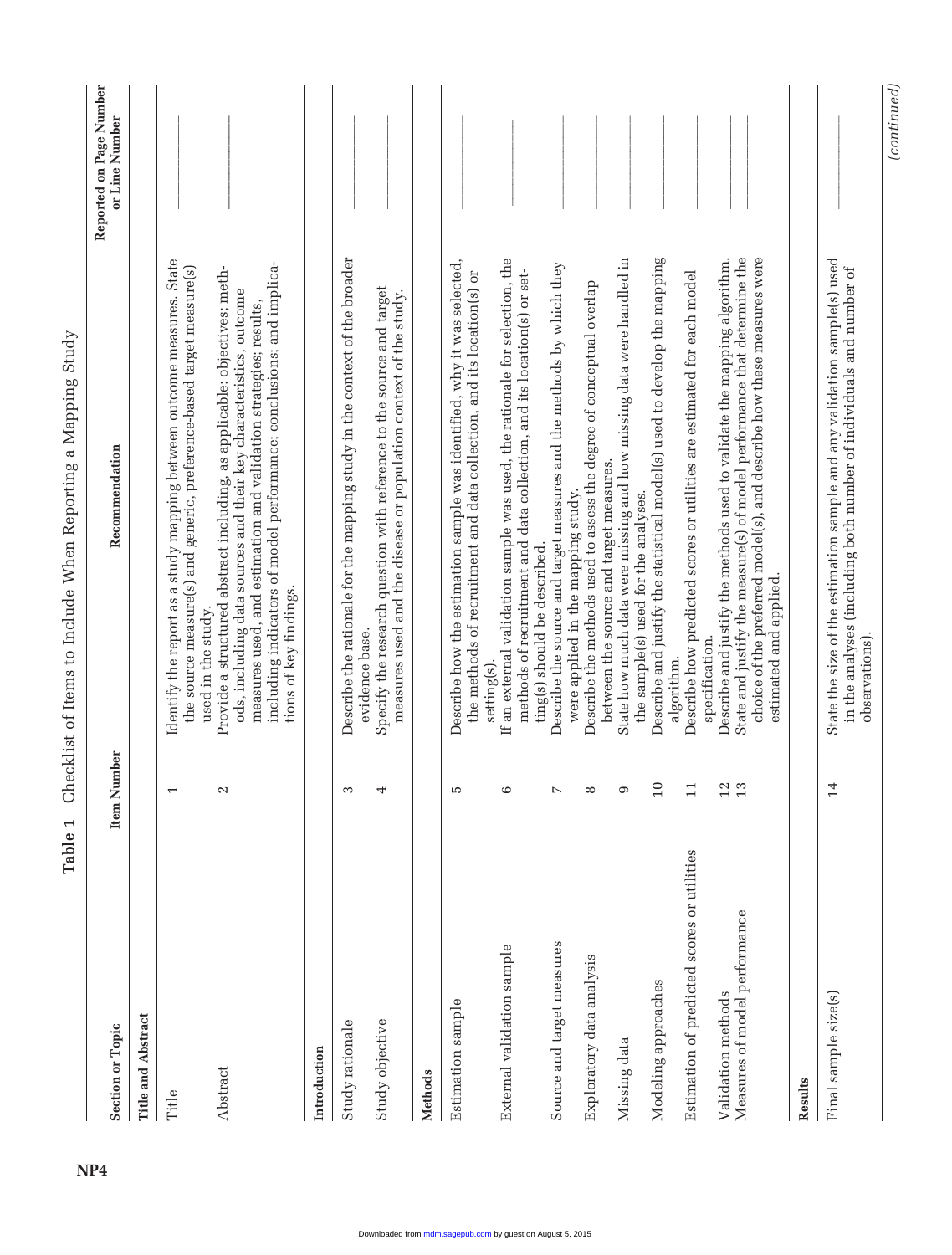| Section or Topic                           | Number<br>Item        | Recommendation                                                                                                                                                                                                                                                                                      | Reported on Page Number<br>or Line Number |
|--------------------------------------------|-----------------------|-----------------------------------------------------------------------------------------------------------------------------------------------------------------------------------------------------------------------------------------------------------------------------------------------------|-------------------------------------------|
| Descriptive information                    | 15                    | Describe the characteristics of individuals in the sample(s) (or refer back to<br>analyses used to assess overlap between the source and target measures.<br>scores for source and target measures, and summarize the results of<br>previous publications giving such information). Provide summary |                                           |
| Model selection                            | 16                    | State which model(s) is (are) preferred, and justify why this (these) mod-<br>el(s) was (were) chosen.                                                                                                                                                                                              |                                           |
| Model coefficients                         | 17                    | el(s). Provide clear guidance on how a user can calculate utility scores<br>Provide all model coefficients and standard errors for the selected mod-<br>based on the outputs of the selected model(s).                                                                                              |                                           |
| Uncertainty                                | 18                    | Report information that enables users to estimate standard errors around<br>mean utility predictions and individual-level variability                                                                                                                                                               |                                           |
| Model performance and face validity        | 19                    | accuracy, and fit statistics for the selected model(s) in a table or in the<br>text. Provide an assessment of face validity of the selected model(s).<br>Present results of model performance, such as measures of prediction                                                                       |                                           |
| Discussion                                 |                       |                                                                                                                                                                                                                                                                                                     |                                           |
| Comparisons with previous studies          | 20                    | Report details of previously published studies developing mapping algo-<br>rithms between the same source and target measures, and describe dif-<br>ferences between the algorithms, in terms of model performance,                                                                                 |                                           |
| Scope of applications<br>Study limitations | 22<br>$\overline{21}$ | Outline the clinical and research settings in which the mapping algorithm<br>Outline the potential limitations of the mapping algorithm.<br>predictions, and coefficients, if applicable.<br>could be used.                                                                                         |                                           |
| Other                                      |                       |                                                                                                                                                                                                                                                                                                     |                                           |
| Additional information                     | 23                    | Describe the source(s) of funding and nonmonetary support for the study,<br>and the role of the funder(s) in its design, conduct, and report. Report<br>any conflicts of interest surrounding the roles of authors and funders.                                                                     |                                           |

Table 1 (continued) Table 1 (continued)

NP5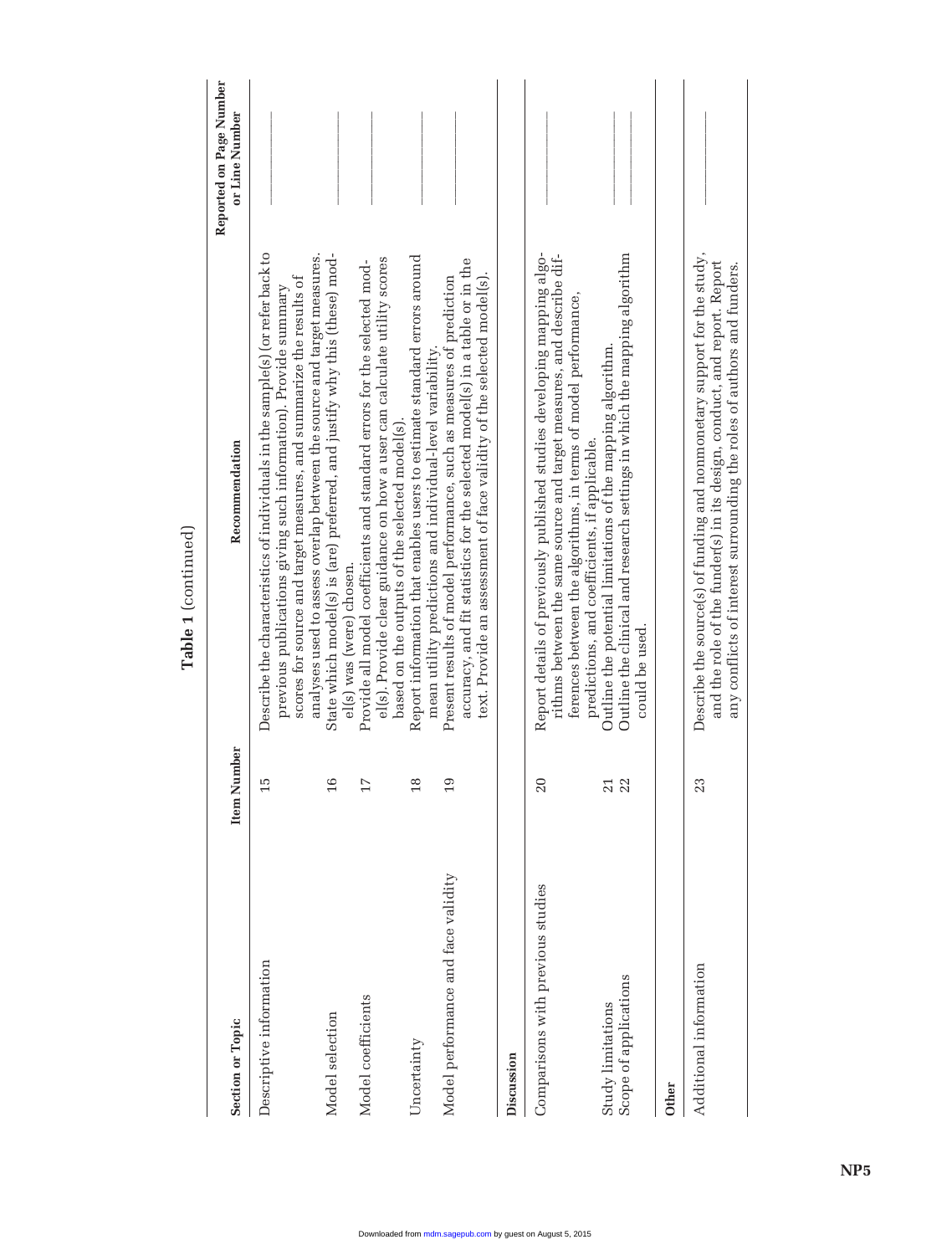discussion (3 items), and (vi) other (1 item). The reporting of each item does not necessarily have to follow the order within the MAPS statement. Rather, what is important is that each recommendation is addressed in either the main body of the report or its appendices. Several biomedical journals have endorsed the MAPS statement, including Applied Health Economics and Health Policy, Health and Quality of Life Outcomes, International Journal of Technology Assessment in Health Care, Journal of Medical Economics, Medical Decision Making, PharmacoEconomics, and Quality of Life Research. We encourage other journals and research interest groups to endorse the MAPS statement and authors to adhere to its principles.

### THE MAPS EXPLANATION AND ELABORATION PAPER

In addition to the MAPS reporting statement, we have produced a supporting Explanation and Elaboration paper<sup>16</sup> modeled on those developed for other reporting guidelines. $9-14$  The reporting items contained within the MAPS statement are best understood by referring to the information contained within this accompanying document. The Explanation and Elaboration paper provides exemplars of good reporting practice identified from the published literature for each reporting item. In addition, it provides a detailed explanation to accompany each recommendation, supported by a rationale and relevant evidence when available. The development of the Explanation and Elaboration paper was completed following several iterations produced by members of the working group, after which the examples and explanations were shared with the Delphi panelists for final revisions to improve readability and their approval. The Explanation and Elaboration paper also summarizes the characteristics of the Delphi panelists and provides detailed statistics for item ratings at each Delphi round.

#### DISCUSSION

Throughout recent years, there has been a rapid increase in the publication of studies that use mapping techniques to predict health utility values. One recent review article identified 90 studies published up to the year 2013 reporting 121 mapping algorithms between clinical or health-related quality-oflife measures and the  $EQ-5D$ .<sup>2</sup> That review article excluded mapping algorithms targeted at other generic preference-based outcome measures that can generate health utilities, such as the  $SF-6D^{17}$  and the Health Utilities Index (HUI),<sup>18</sup> which have been the target of numerous other mapping algorithms.<sup>1,19–24</sup> Moreover, the popularity of the mapping approach for estimating health utilities is unlikely to wane given the numerous contexts within health economic evaluation in which primary data collection is challenging. However, mapping introduces additional uncertainty, and collection of primary data with the preferred utility instrument is preferable.

The MAPS reporting statement was developed to provide recommendations, in the form of a checklist of essential items, which authors should consider when reporting mapping studies. Guidance for the reporting of mapping studies was not previously available in the literature. The overall aim of MAPS is to promote clarity, transparency, and completeness of reporting of mapping studies. It is not intended to act as a methodological guide, nor as a tool for assessing the quality of study methodology. Rather, it aims to avoid misleading conclusions being drawn by readers, and ultimately policy makers, as a result of suboptimal reporting. In keeping with other recent health research reporting guidelines, we have also produced an  $accompanying$  Explanation and Elaboration paper<sup>16</sup> to facilitate a deeper understanding of the 23 items contained within the MAPS reporting statement. That paper should hopefully act as a pedagogical framework for researchers reporting mapping studies.

The development of the MAPS reporting statement, and its Explanation and Elaboration document, was framed by recently published guidance for health research reporting guidelines.<sup>5</sup> The Delphi panel was composed of a multidisciplinary, multinational team of content experts and journal editors. The panel members included people experienced in conducting mapping studies; of the 84 researchers who were first authors on papers included in a recent review of EQ-5D mapping studies, $2$  31 (36.9%) were included as panelists. We have no evidence to believe that a larger panel would have altered the final set of recommendations. The Delphi methodologies that we applied included analytical approaches only recently adopted by developers of health-reporting guidelines.<sup>15</sup> We are unable to assess whether a strict adherence to the MAPS checklist will increase the word counts of mapping reports. It is our view that the increasing use of online appendices by journals should permit comprehensive reporting even in the context of strict word limits for the main body of reports.

Evidence for other health research reporting guidelines suggests that reporting quality improved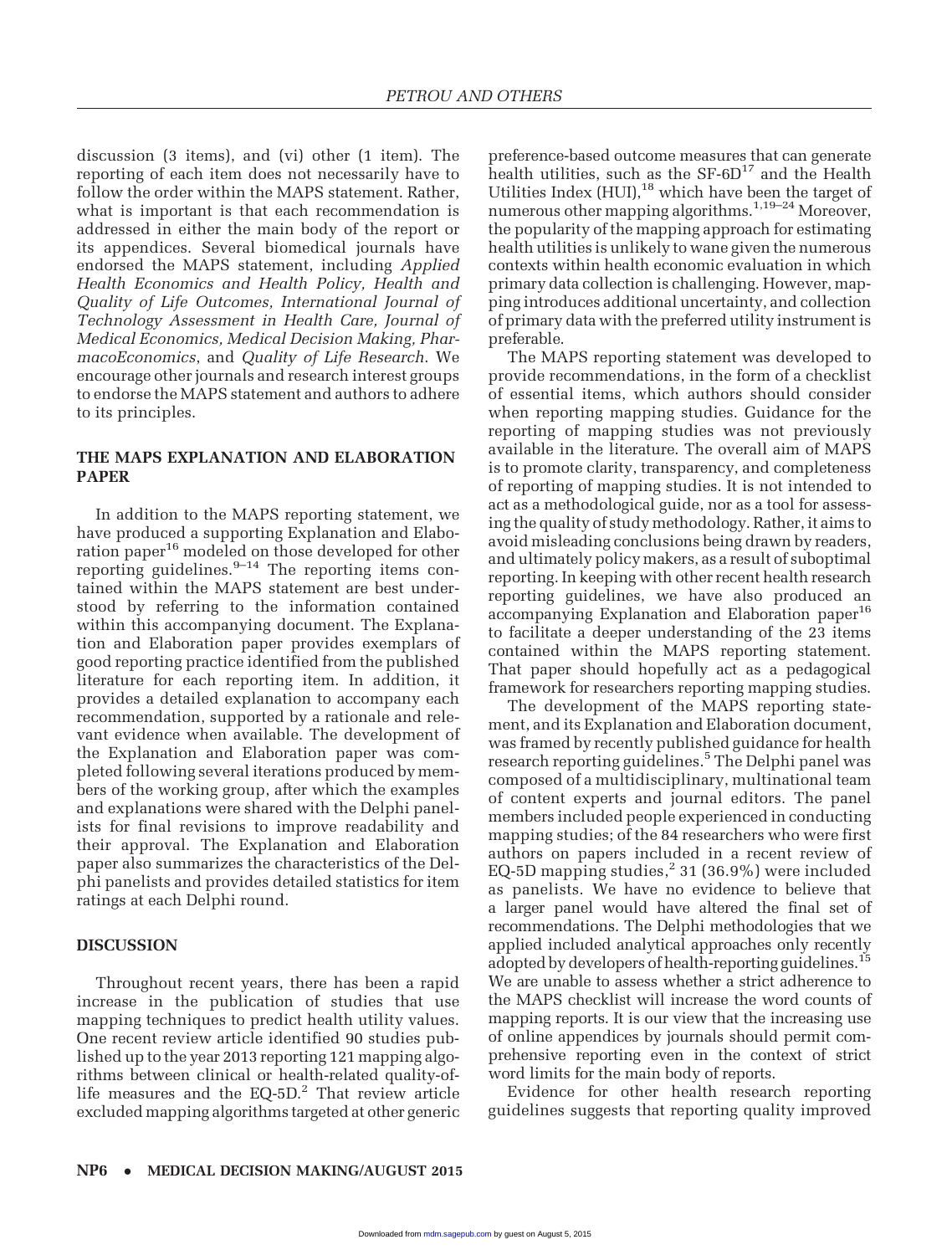after the introduction of reporting checklists,  $25-27$ although there is currently no empirical evidence that adoption of MAPS will improve the quality of reporting of mapping research. Future research planned by the MAPS working group will include a before-and-after evaluation of the benefits (and indeed possible adverse effects) of the introduction of the MAPS reporting statement. It will also be necessary to update the MAPS reporting statement in the future to address conceptual, methodological, and practical advances in the field. Potential methodological advances that might be reflected in an update might include shifts toward more complex model specifications, better methods for dealing with uncertainty, and guidance on the appropriate use of measures of prediction accuracy, such as the mean absolute error (MAE) and mean square error (MSE). The MAPS working group plans to assess the need for an update of the reporting checklist in 5 years.

In conclusion, this article summarizes a new reporting statement developed for studies that map onto generic preference-based outcome measures. We encourage health economic and quality-of-life journals to endorse MAPS, promote its use in peer review, and update their editorial requirements and ''Instructions to Authors'' accordingly.

#### ACKNOWLEDGMENTS

We are grateful to the following individuals, who consented to being acknowledged publicly, for their comments and participation in the Delphi panel: Roisin Adams, Roberta Ara, Nick Bansback, Garry Barton, Andy Briggs, Chris Carswell, Gang Chen, Doug Coyle, Ralph Crott, Richard Edlin, Alastair Fischer, Juan Manuel Ramos-Goñi, Ola Ghatnekar, Patrick Gillard, Ning Yan Gu, Annie Hawton, Haomiao Jia, Kamran Khan, Billingsley Kaambwa, Nick Kontodimopoulos, Quang Le, Jason Madan, Katherine MacGilchrist, David Meads, Duncan Mortimer, Bhash Naidoo, Angus Ng, Nalin Payakachat, Simon Pickard, Rafael Pinedo-Villanueva, Eleanor Pullenayegum, Jeff Richardson, Janet Robertson, Jeff Round, Donna Rowen, Sean Rundell, Paulos Teckle, Matthijs Versteegh, Feng Xie, and Tracey Young. This article is a joint publication by Applied Health Economics and Health Policy, Health and Quality of Life Outcomes, International Journal of Technology Assessment in Health Care, Journal of Medical Economics, Medical Decision Making, Pharmacoeconomics, and Quality of Life Research.

### **REFERENCES**

1. Brazier JE, Yang Y, Tsuchiya A, Rowen DL. A review of studies mapping (or cross walking) non-preference based measures of health to generic preference-based measures. Eur J Health Econ. 2010;11:215–25.

2. Dakin H. Review of studies mapping from quality of life or clinical measures to EQ-5D: an online database. Health Qual Life Outcomes. 2013;11:151.

3. Chuang LH, Whitehead SJ. Mapping for economic evaluation. Br Med Bull. 2012;101:1–15.

4. Longworth L, Rowen D. NICE DSU Technical Support Document 10: The Use of Mapping Methods to Estimate Health State Utility Values. Sheffield, UK: Decision Support Unit, ScHARR, University of Sheffield; 2011.

5. Moher D, Schulz KF, Simera I, Altman DG. Guidance for developers of health research reporting guidelines. PLoS Med. 2010;7: e1000217.

6. Moher D, Simera I, Schulz KF, Hoey J, Altman DG. Helping editors, peer reviewers and authors improve the clarity, completeness and transparency of reporting health research. BMC Medicine. 2008;6:13.

7. Narahari SR, Ryan TJ, Aggithaya MG, Bose KS, Prasanna KS. Evidence-based approaches for the ayurvedic traditional herbal formulations: toward an ayurvedic consort model. J Altern Complement Med. 2008;14:769–76.

8. Mortimer D, Segal L, Sturm J. Can we derive an "exchange rate" between descriptive and preference-based outcome measures for stroke? Results from the transfer to utility (TTU) technique. Health Qual Life Outcomes. 2009;7:33.

9. Bossuyt PM, Reitsma JB, Bruns DE, et al. Standards for reporting of diagnostic A: the Stard statement for reporting studies of diagnostic accuracy: explanation and elaboration. Ann Intern Med. 2003;138:W1–12.

10. Tong A, Sainsbury P, Craig J. Consolidated criteria for reporting qualitative research (coreq): a 32-item checklist for interviews and focus groups. Int J Qual Health Care. 2007;19:349–57.

11. Vandenbroucke JP, von Elm E, Altman DG, et al. Strengthening the reporting of observational studies in epidemiology (STROBE): explanation and elaboration. PLoS Med. 2007;4:e297.

12. Liberati A, Altman DG, Tetzlaff J, et al. The PRISMA statement for reporting systematic reviews and meta-analyses of studies that evaluate health care interventions: explanation and elaboration. J Clin Epidemiol. 2009;62:e1–34.

13. Moher D, Hopewell S, Schulz KF, et al. Consort 2010 explanation and elaboration: updated guidelines for reporting parallel group randomised trials. BMJ. 2010;340:c869.

14. Husereau D, Drummond M, Petrou S, et al. Consolidated health economic evaluation reporting standards (CHEERS) explanation and elaboration: a report of the ISPOR health economic evaluation publication guidelines good reporting practices task force. Value Health. 2013;16:231–50.

15. Fitch K, Bernstein S, Aguilar M, et al. The RAND/UCLA Appropriateness Method User's Manual. Santa Monica, CA: RAND; 2001.

16. Petrou S, Rivero-Arias O, Dakin H, et al. The maps reporting statement for studies mapping onto generic preference-based outcome measures: explanation and elaboration. Pharmacoeconomics. DOI: http://dx.doi.org/10.1007/s40273-015-0312-9

17. Brazier J, Roberts J, Deverill M. The estimation of a preferencebased measure of health from the SF-36. J Health Econ. 2002;21: 271–92.